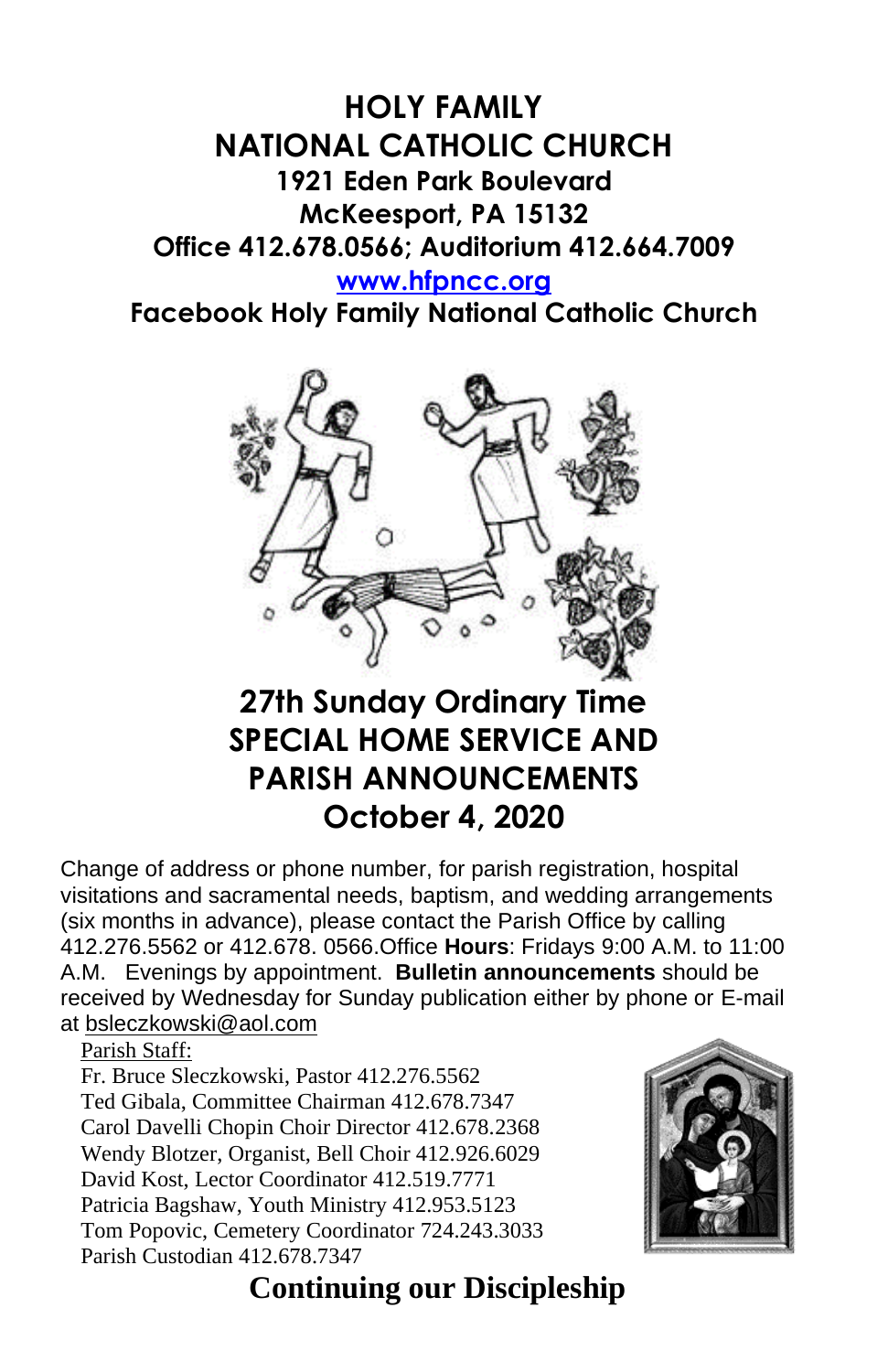## **This Week**

**October 4, 2020 27th Sunday Ordinary Time Holy Mass 9:00 A.M. +Maxine Juliano** Int of Family; **+Joseph Kijowski** Int of wife Bozena Kijowski

**October 11, 2020 Solemnity-Christian Family**

Holy Mass 9:00 A.M.

Prayers for the families of our parish and homes

## **PNU Education and Youth Commission**

Due to the Covid 19 pandemic this year, in place of the annual raffle, The Education and Youth Commission is prayerfully asking our Church members to consider giving a gift that will be used, appreciated and always remembered by our members going to college or school of higher learning. Your charitable donation can be made to the PNU Education and Youth Commission, 1006 Pittston Avenue, Scranton, PA 18505. Over the years, thousands of students have received stipends to financially help their studies.

# **FLOUR GIVEAWAY**

Due to the overwhelming generosity of parishioners for the request of baking flour for our pierogi program back in January, an abundance of flour was donated. However, due to the Coronavirus pandemic, the pierogi program has been postponed until 2021. We find it necessary to give away the 5# bags of Gold Medal flour we have on hand before their expiration date of Feb. 2021. On Sunday, Oct. 11, any parishioner in need of flour for their upcoming holiday baking is welcome to come to the parish hall and receive up to 5 bags of flour. Any flour remaining will be donated to McKeesport Intersection or the Greater Pittsburgh Community Food Bank. Any questions, please call Carol Burlikowski at 412/398-0162.

#### **All Saints & All Souls Day Solemnities**

This year All Saints fall on Sunday, November 1<sup>st</sup>. All Souls on Monday, November 2<sup>nd</sup>. All Saints Mass will be celebrated at 9:00 A.M. and All Souls Mass at 10:00 A.M. For those who wish to remember their loved ones on All Souls Day (Wypomiki), send in the All Souls Envelope either through the postal system or into the collection basket.